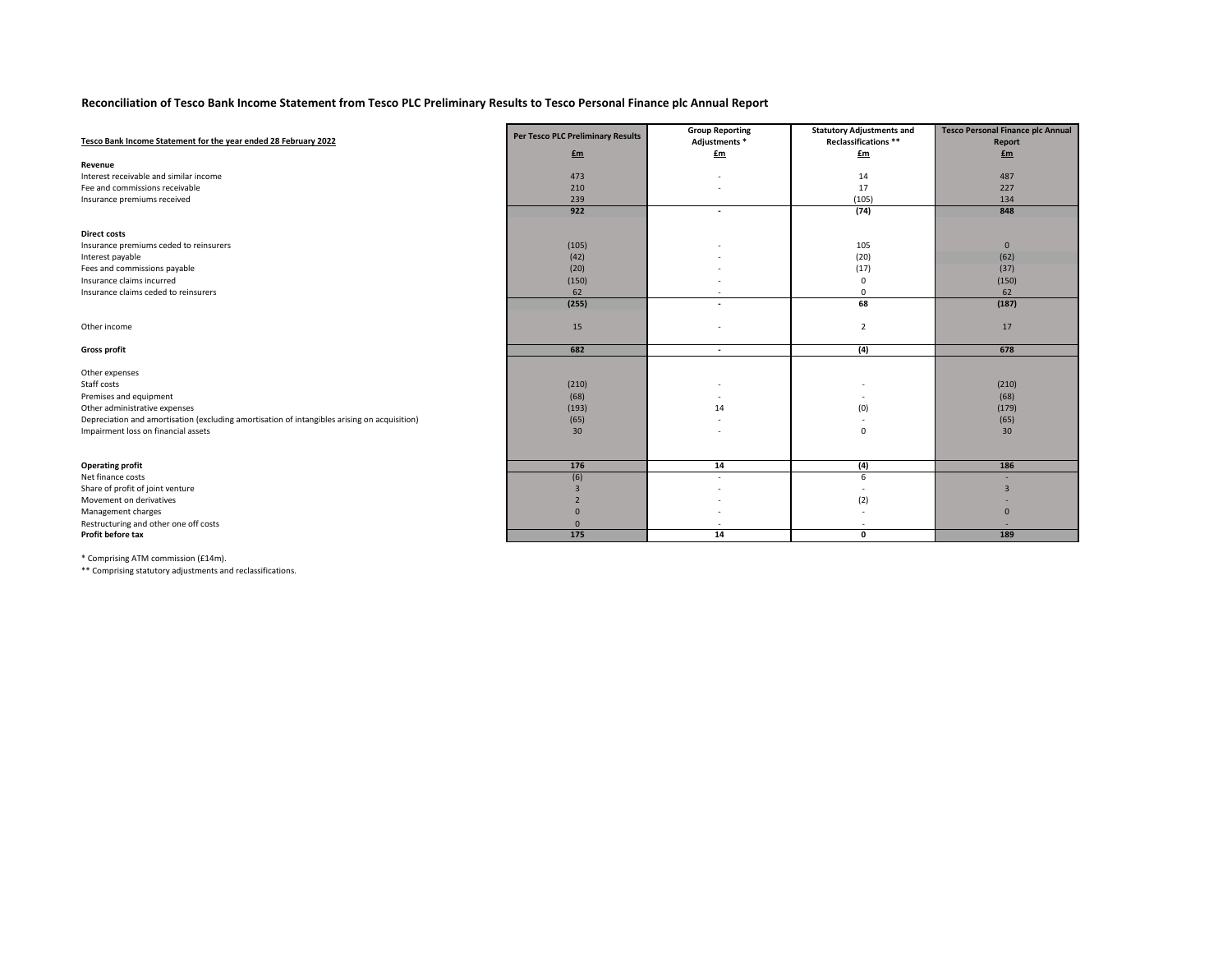## **Reconciliation of Tesco Bank Balance Sheet from Tesco PLC Preliminary Results to Tesco Personal Finance plc Annual Report**

|                                                         |                                          | <b>Group Reporting</b> | <b>Statutory Adjustments and</b> | <b>Tesco Personal Finance plc</b> |
|---------------------------------------------------------|------------------------------------------|------------------------|----------------------------------|-----------------------------------|
| Tesco Bank Balance Sheet as at 28 February 2022         | <b>Per Tesco PLC Preliminary Results</b> | <b>Adjustments</b>     | <b>Reclassifications *</b>       | <b>Annual Report</b>              |
| <b>Non-Current Assets</b>                               | £m                                       | £m                     | £m                               | £m                                |
| Goodwill                                                | 500                                      |                        | (500)                            | $\Omega$                          |
| Other intangible assets                                 | 129                                      |                        | 20                               | 149                               |
| Property, plant and equipment                           | 79                                       |                        |                                  | 80                                |
| Non-current other investments - amortised cost          | 782                                      |                        |                                  | 782                               |
| Non-current other investments - FVOCI                   | 434                                      |                        |                                  | 434                               |
| Non current other investments - FVTPL                   | 25                                       |                        | 0                                | 25                                |
| Non-current trade and other receivables                 | 59                                       |                        | (59)                             | $\mathbf{0}$                      |
| Non-current loans & advances to customers               | 3,141                                    |                        |                                  | 3,141                             |
| Deferred tax asset                                      | 64                                       |                        |                                  | 64                                |
| Non-current reinsurance assets                          | 184                                      |                        | 0                                | 184                               |
| Non-current assets                                      | 5,397                                    | $\mathbf{0}$           | (538)                            | 4,859                             |
|                                                         |                                          |                        |                                  |                                   |
| Current reinsurance assets                              | 61                                       |                        | $\mathbf 0$                      | 61                                |
| Current trade and other receivables                     | 239                                      |                        | 17                               | 263                               |
| Trade and other payables                                | (356)                                    | (17)                   | 89                               | (284)                             |
| Current other investments - amortised cost              | 75                                       |                        | ŋ                                | 75                                |
| Current other investments - FVOCI                       | 151                                      |                        |                                  | 151                               |
| Current other investments - FVTPL                       | $\mathbf{0}$                             |                        |                                  | $\mathbf{0}$                      |
| Current loans & advances to customers                   | 3,349                                    |                        |                                  | 3,349                             |
| Customer deposits and deposits from banks               | (6, 379)                                 |                        | (5)                              | (6, 384)                          |
| <b>Total Provisions</b>                                 | (37)                                     |                        | (1)                              | (38)                              |
| Current tax asset                                       |                                          |                        | O                                |                                   |
| Insurance funds withheld                                | 0                                        |                        | (115)                            | (115)                             |
| Insurance contract liabilities                          | (650)                                    |                        | $\Omega$                         | (650)                             |
|                                                         | (3, 544)                                 | (10)                   | (15)                             | (3, 569)                          |
| Cash and cash equivalents                               | 789                                      |                        | 40                               | 829                               |
| <b>Bank overdrafts</b>                                  | $\mathbf{0}$                             |                        |                                  | 0                                 |
| Loans and advances to banks                             | $\Omega$                                 |                        |                                  | 0                                 |
| Derivative financial instruments receivable non current | 42                                       |                        |                                  | 42                                |
| Derivative financial instruments receivable current     |                                          |                        |                                  |                                   |
| Derivative financial instrument payable - current       | (1)                                      |                        |                                  | (1)                               |
| Derivative financial instrument payable non current     | (26)                                     |                        |                                  | (26)                              |
| Net loan interest IC                                    | (1)                                      |                        |                                  |                                   |
| Lease liabilities                                       | (27)                                     |                        | 27                               |                                   |
| MTNs and bonds - principle -Current                     | (0)                                      |                        | 0                                | (0)                               |
| MTNs and bonds - principle - non Current                | (244)                                    |                        | 244                              | $\mathbf{0}$                      |
| Net loans principal intercompany                        | (235)                                    |                        | (245)                            | (480)                             |
|                                                         | 300                                      | $\mathbf 0$            | 67                               | 367                               |
| <b>Net Assets</b>                                       | 2,153                                    | (10)                   | (486)                            | 1,657                             |

\* Comprising statutory adjustments and reclassifications including: Goodwill of £500m, Insurance funds withheld of £115m, Mandatory Reserve deposits with Bank of England of £42m and lease liabilities of £27m.